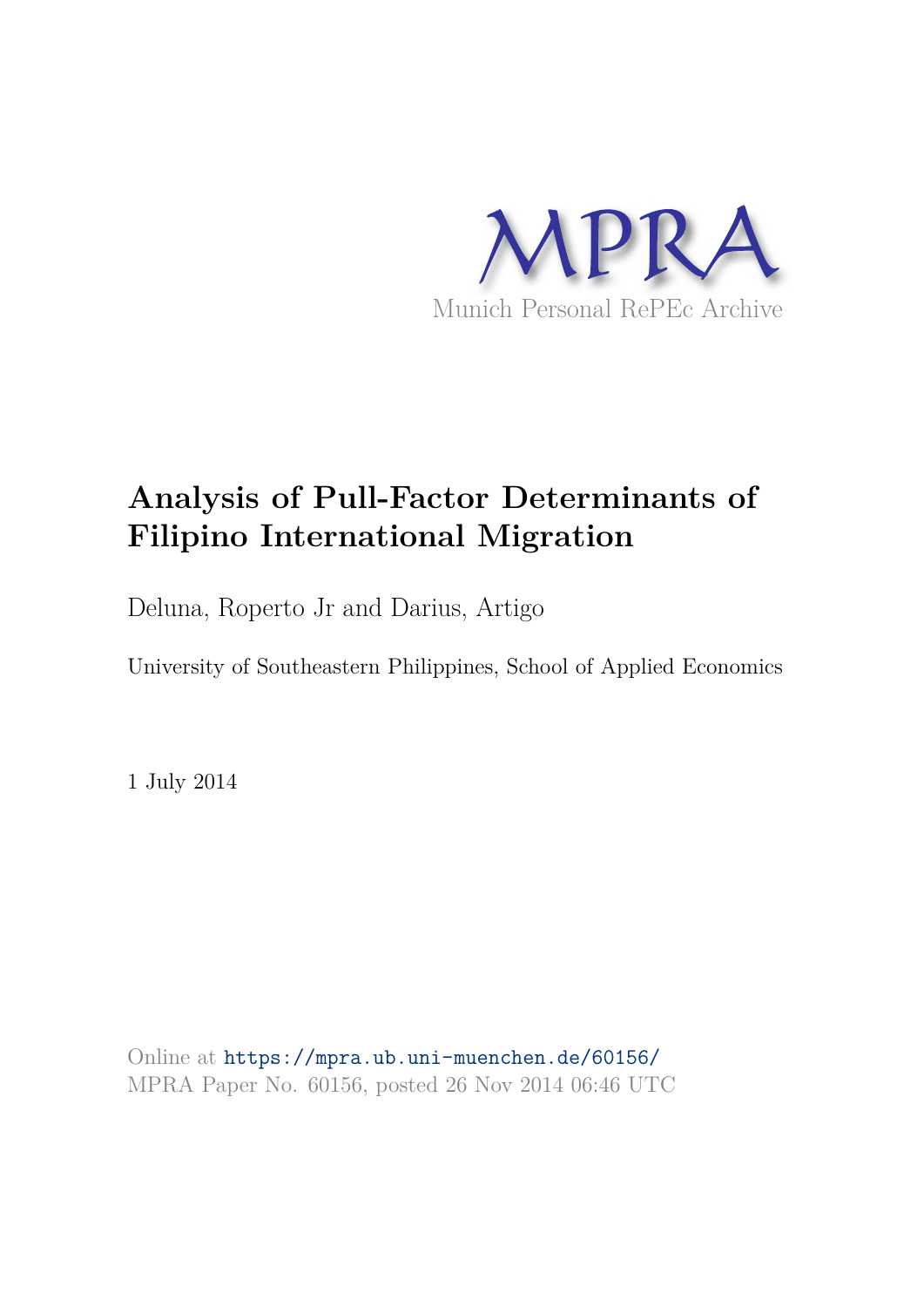# **ANALYSIS OF PULL-FACTOR DETERMINANTS OF FILIPINO INTERNATIONAL MIGRATION**

Darius M. Artigo and Roperto S. Deluna Jr.

### **Abstract**

This paper was conducted to examine the pull-factor determinants of Filipino international migration. This study employed Ordinary Least Square (OLS) estimation of gravity model using panel data consisting of 27 countries of destinations from 2007 to 2011.

Results of the study revealed that migration flow over the years is increasing. Furthermore, 39% of Filipino migrants were located in USA, this is followed by Canada, UK, Australia and Italy which is the home of  $34\%$ ,  $15\%$ ,  $5\%$  and  $3\%$  of Filipinos respectively. Estimation results of the determinants of Filipino international migration showed that GDP, unemployment rate, cost of living, fiscal freedom, religion, distance and being a member of OECD are not significant pull factor indicators of Filipino migration. Furthermore, it revealed that Filipino migration is significantly and positively affected by population in the destination country. It shows the higher expectancy of migrants to acquire jobs in the destination country. Moreover, Filipino migrants preferred to migrate to a country which has less corruption and that English speaking countries are preferred destination by Filipino migrants.

# **Introduction**

International migration is a very fluid phenomenon. In the case of the Philippines, the fluidity of these cross-border population movements covers 193 countries and territories, as well as ocean-plying vessels (Opiniano, 2007). These overseas migration movements by Filipinos are economic in nature, whether the movement is for overseas work (thus, temporary in nature), permanent settlement, or unauthorized or clandestine migration.

The second wave of organized migration came in the aftermath of the Second World War, when Filipino veterans who served in the U.S. armed forces were given a chance to migrate to the United States along with their dependents, including Filipino war brides of U.S. servicemen. The 1960's also saw the unprecedented reforms in the immigration laws of Canada (1962), the United States (1965) and Australia (1966), reducing restrictions to Asian immigration. Europe also introduced a guest worker program which many Filipino professionals took advantage of (Bautista, 1998).

The third wave came in the form of contract labor in the 1970s, a time when the country was gripped by severe unemployment, especially in the ranks of the professionals. The unemployment rate in the Philippines by 1970 had risen to an average of 11.8%. Towards the end of the Marcos era in 1985, unemployment reached 12.7%, the highest in the history of Philippine labor force surveys. From 1971 to 1975, average underemployment rate constituted 11.72% of the labor force. Coincidentally, the Middle East oil boom in the same period provided the impetus for skilled and semi-skilled labor to migrate to other countries.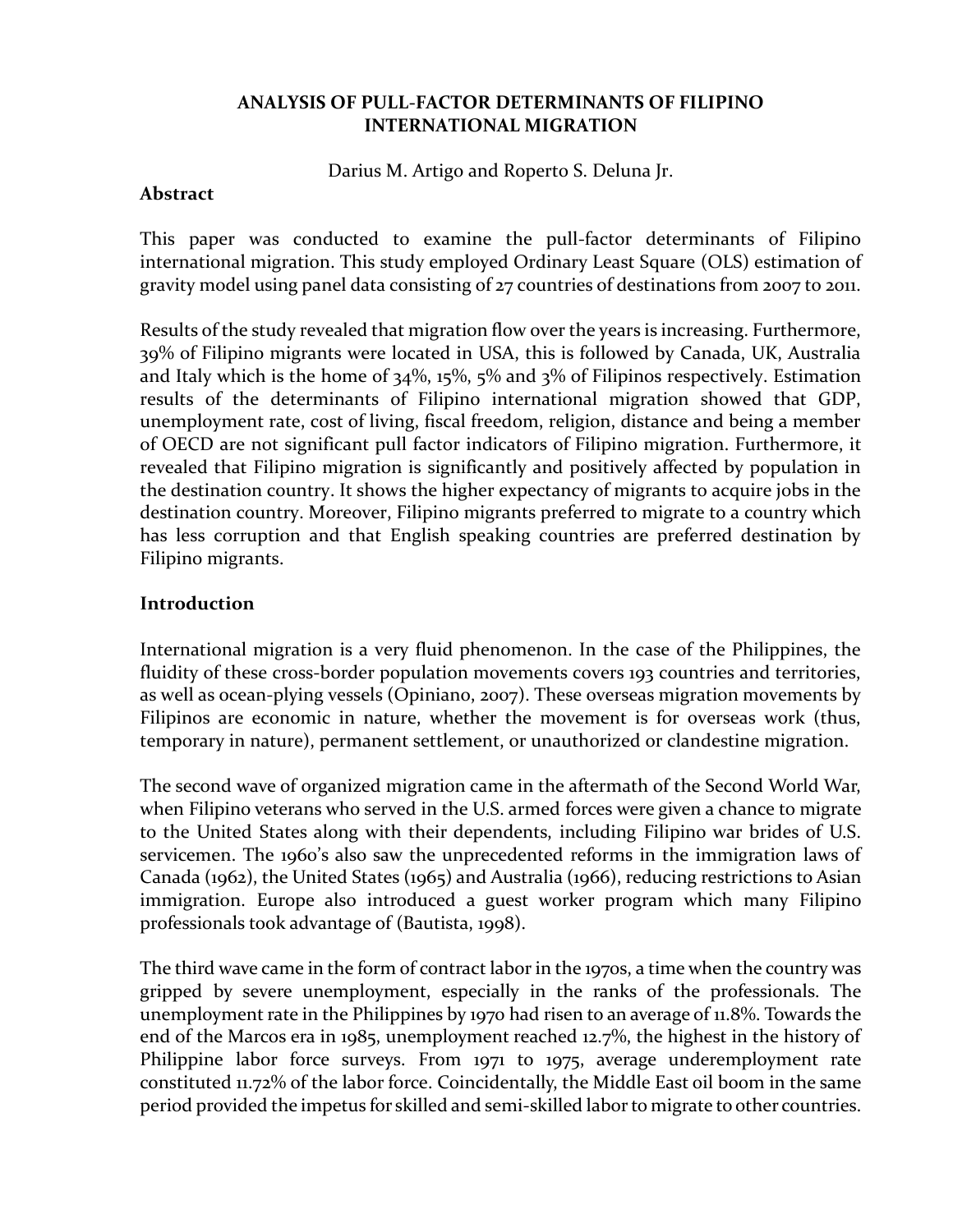The third wave persists with much of flows directed toward East and Southeast Asia such as Japan, South Korea, Taiwan and Singapore became economic powerhouses in the 80s and the 90s. As overseas employment grew, the type of occupations shifted from construction work and engineering services to domestic work, tourism and service jobs, healthcare, communications technology and a host of other expertise (Yearbook of Labor Statistics, 2003).

Along with a rise in cross border trade and investment, the number of migrant workers has been increasing globally. According to the World Migration Report in 2010, the number of immigrants globally was 214 million and the figure is predicted to rise to 405 million by 2050 (International Organization for Migration, 2010). In congruence with the global trend, emigration from the Philippines continues to rise as more and more people are searching for employment in the international labor market due to low income, intense unemployment, and other instances to find their own luck to other countries. In 2011, the outflow of permanent migrants is 83,410 (based on those who registered with the Commission on Filipinos Overseas before they left the Philippines) while the outflow of overseas Filipino workers (based on the OFWs that registered with the Philippine Overseas Employment Administration) is 1,687,83 ( combination of both new hires and rehires) (POEA and CFO.

# **Objectives of the Study**

This paper will try to analyze migration patterns of Filipinos and factors affecting it. Specifically the study aims: to present trend of the flow of Filipino migrants to the rest of the world; and to empirically identify pull factor determinants of Filipino migration.

# **METHODOLOGY**

# **Data Source**

The flow of the permanent Filipino migration was taken from the Commission on Filipino Overseas (CFO) from year 2007 to 2011. The Index of Economic Freedom will be taken from the World Heritage Foundation. The official language data of the sample countries was taken from World Fact Book of Central Intelligence Agency (CIA). The Gross Domestic Product Per Capita, Consumer Price Index and population are taken from the World Bank Database.

# **Empirical Model**

The study will provides the conventional way of estimating the gravity model equation 1 in the double log form.

$$
lnMig_{jt} = \beta_0 + \beta_1 lnGDP_{jt} + \beta_2 lnPop_{jt} - \beta_3 lnDist_{ij} + \beta_4 lnFFC_{jt} + \beta_5 lnFF_{jt} + \beta_6 CPI_{jt} + \beta_7 lnUnemp_{jt} + \beta_8 lnExc_{ijt} + dReg1_j + dReg2_j + dLang_j + dOECD_j + \varepsilon_{it}
$$
\n(1)

where: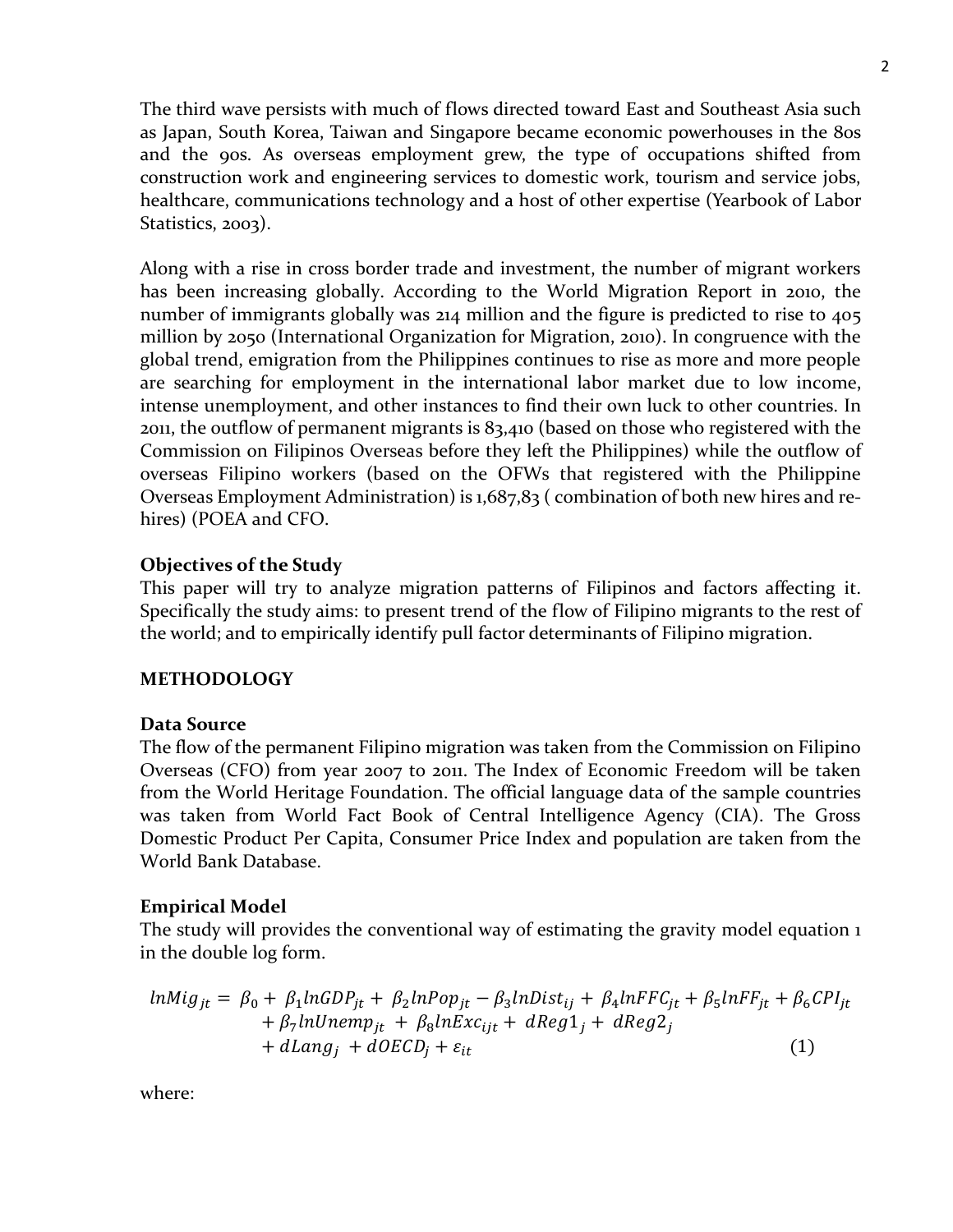| $Mig_{ijt}$         |                | flow of migration from the Philippines $i$ to destination    |
|---------------------|----------------|--------------------------------------------------------------|
|                     |                | country <i>j</i> at year <i>t</i> .                          |
| $GDP_{it}$          |                | Gross Domestic Product per Capita of country j at            |
|                     |                | year t.                                                      |
| $Pop_{jt}$          |                | population of country <i>j</i> at year <i>t</i> .            |
| $Dist_{ii}$         |                | the distance between the Philippines <i>i</i> to destination |
|                     |                | country $j$ at year $t$ .                                    |
| $FFC_{it}$          | $\blacksquare$ | the freedom of corruption in country $j$ at year $t$ .       |
| $FF_{it}$           |                | the fiscal freedom of country <i>j</i> at year <i>t</i> .    |
| $CPI_{it}$          |                | the consumer price index of country $j$ at year $t$ .        |
| $Unemp_{jt}$        |                | the unemployment rate of country <i>j</i> at year <i>t</i> . |
| $Exc_{i\,it}$       | $\equiv$       | the value of foreign currency against peso at year t.        |
| $Lang_i$            |                | a dummy variable characterizes one (1) if predominant        |
|                     |                | English speaking country and zero (o) otherwise.             |
| $Reg1_i$            |                | a dummy variable characterizes one (1) if religion is        |
|                     |                | Roman Catholic and zero (o) otherwise.                       |
| $Reg2_i$            |                | a dummy variable characterizes one (1) if religion is Islam  |
|                     |                | and zero (o) otherwise.                                      |
| OECD <sub>i</sub>   |                | a dummy variable characterizes one $(i)$ if destination      |
|                     |                | country is a member of the OECD and zero (o) otherwise.      |
| $\varepsilon_{ijt}$ |                | error term                                                   |
|                     |                |                                                              |

# **Estimation Process**

As an explanatory exercise, assuming parameter constancy across countries as well as across dates, a panel the data will be used. Panel data have three basic approaches: they are pooled and estimated by Ordinary Least Squares (OLS). The second approach assumed to be motivated by fixed effects model (FEM) and the third approach is the random effects model (REM). To formally check the specification (REM or FEM) the study carried out Hausman Test. The null hypothesis is the preferred model as random effects vs. fixed effects. It basically test whether the unique errors (*ui)* are correlated with the regressors, the null hypothesis are not (Green, 2008).

To further test for random effects, Breausch-Pagan Lagrange multiplier (LM) was employed. The LM test identified appropriate model between a random effects model (REM) and a simple OLS regression. The null hypothesis in the LM test is the variances across entities are zero. If the test failed to reject the null hypothesis, then OLS regression is the most appropriate.

In using OLS regression, we estimate the following model as:

 $Y_{iit} = \beta_0 + \beta_1 X_{iit} + \beta_2 X_{iit} + \dots \beta_k X_{iit} + \varepsilon_{iit}$ 

where  $i = 1, \ldots, N$ ,  $j = 1, \ldots, N$ ,  $t = 1, \ldots, T$  (2)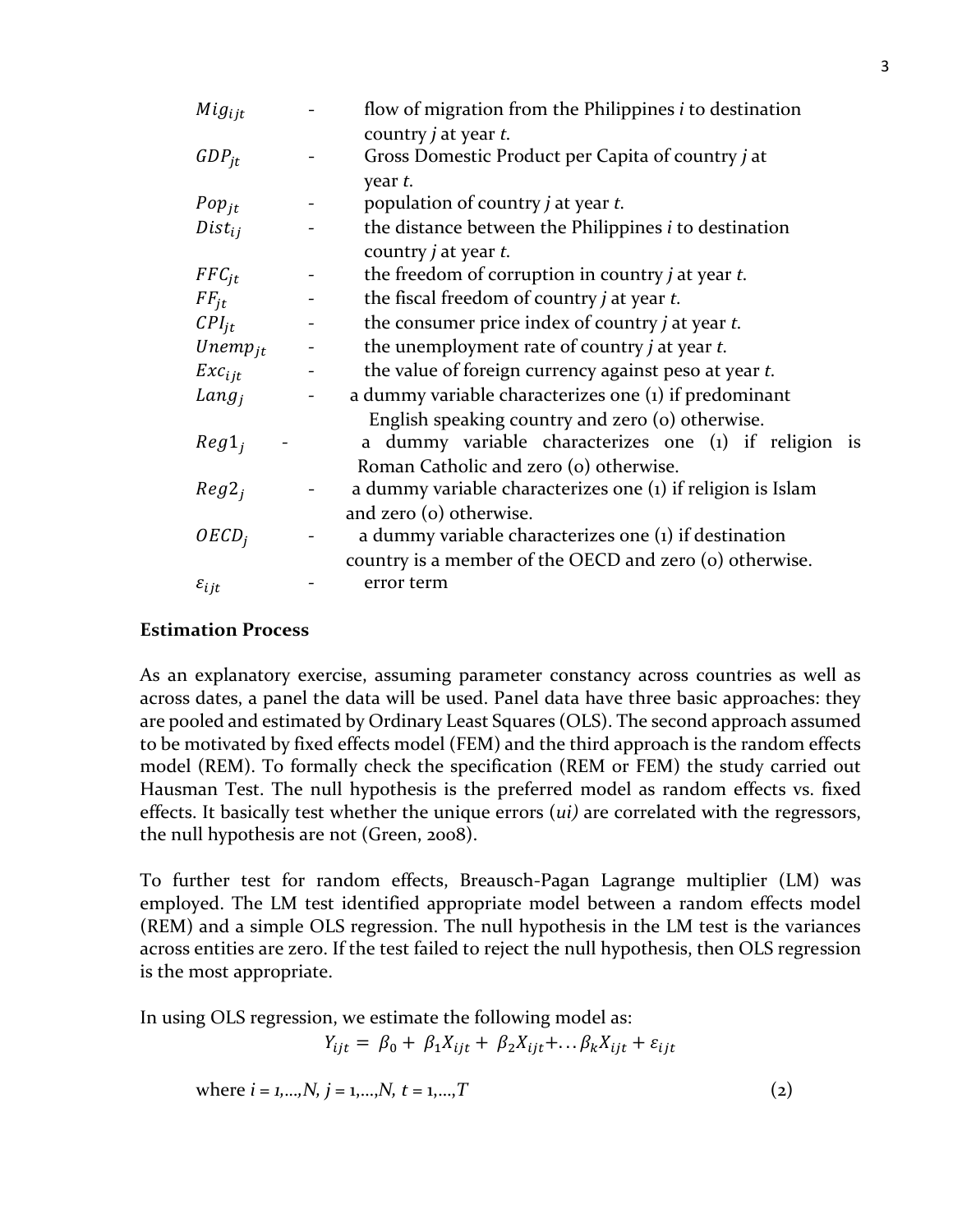Pooled Regression is usually carried out on Time-Series Cross-Sectional data- that has observations over time for several different units or 'cross-sections. It works similar to regular regression, except an extra intercept or "dummy" is added.

This approach can be used when the groups to be pooled are relatively similar or homogenous. Level differences can be removed by 'mean-centering' (similar to Within-Effects Model) the data across the groups (subtracting the mean or average of each group from observations for the group). The model can be directly run using Ordinary Least Squares on the concatenated groups. If the model yields large standard errors (small T-Stats), this could be a warning flag that the groups are not all that homogenous and a more advanced approach like Random Effects Model may be more appropriate. The assumption of the pooled regression OLS are follows:

Classical Assumption

• Strict Exogeneity

$$
E(e_{it} | \mathbf{W}) = 0; Cov(\mathbf{w}_{it}, e_{it}) = 0
$$

- Homoscedasticity  $Var(e_{it} | \mathbf{W}) = \sigma_e^2$
- No cross section and time series correlation

$$
Var(\mathbf{e} | \mathbf{W}) = \sigma_e^2 \mathbf{I}_{NT}
$$

The assumption of pooled regression is when the intercept value is the same across units or entities. The slope coefficient is constant across units or entities. The limitation of pooled regression is when the assumptions of constant intercept and slope coefficients are highly restricted and far-fetched. It may distort the "true" relationship between the dependent and independent variables across entities.

# **RESULTS**

# **Trend of Filipino Migration**

Figure 2 shows the trend of Filipino migration from 2007 to 2011. Noticeable is the increase of migrants in the year 2007 to 2008 which accounted for about 214,827 migrants. In the year 2008 to 2009, there is a decrease in the number of migrants about 149,099. The 2008- 2009 recession was the worst since the Great Depression.

The unemployment rate in the United States and other countries that had been magnets for migrants such as Spain and other developed countries more than doubled. However, relatively few migrants left the countries in which they were living even if they lost their jobs, since the recession also reduced opportunities at home. The year 2009 to 2010, saw a rapid increase of Filipino migrants for about 366,740.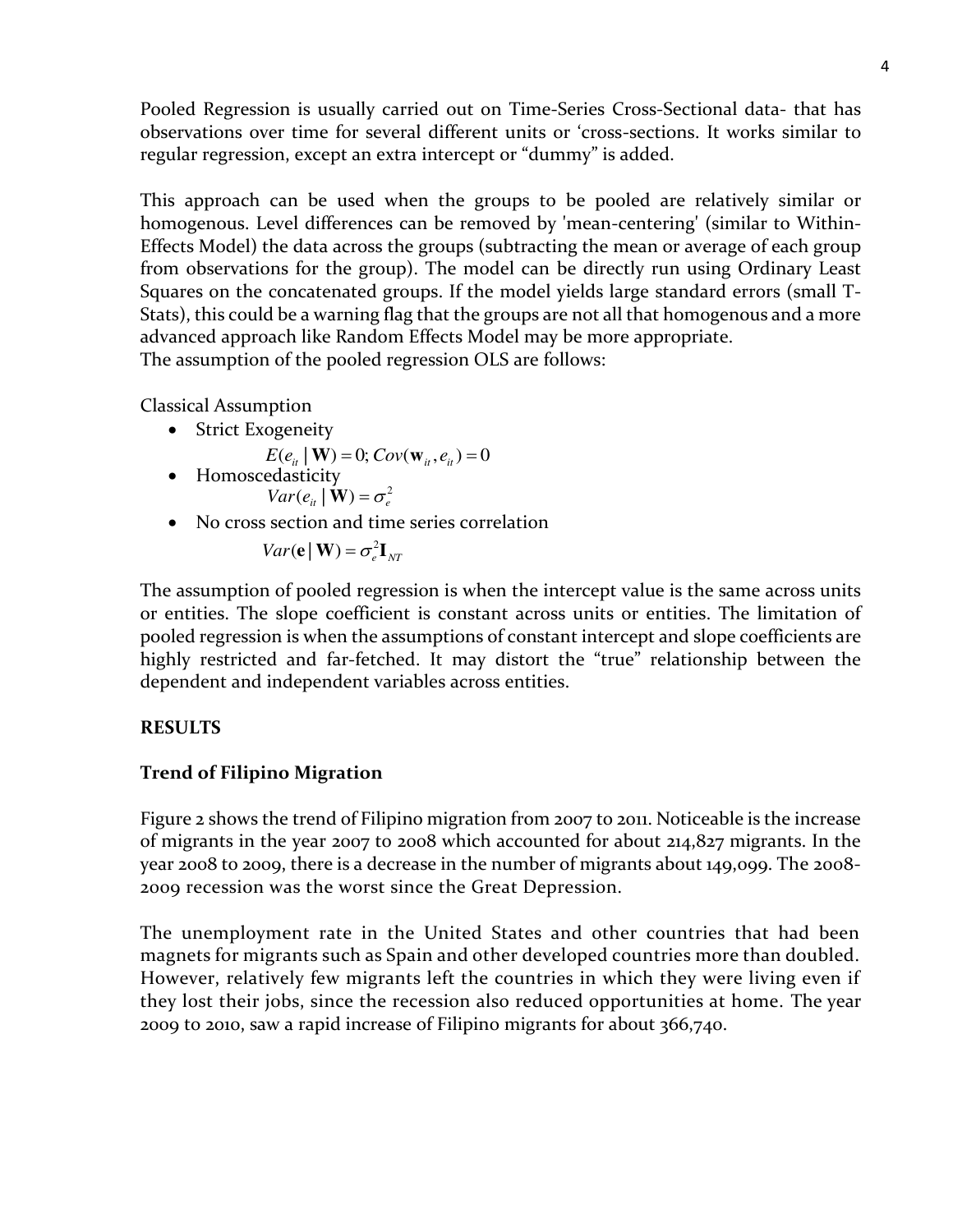



Table 1. Major destination country of Filipino migrants, 2011.

Table 1 presents the major destination country of Filipino migrants. It clearly USA is a favorite destination of the Filipino migrants accounting for 39% of the total Filipino migrants. This is followed by Canada, United Kingdom, Australia and Italy with 34%, 15%, 5% and 3% respectively. In Asia, the major destinations of Filipino migrants are Japan, South Korea and Lebanon with 0.08%, 0.03%, and 0.01% respectively.

| To          | 2011 Migration<br>Flow | Percentage<br>Share $(\% )$ |
|-------------|------------------------|-----------------------------|
| <b>USA</b>  | 175,112                | 39%                         |
| Canada      | 154,353                | 34%                         |
| UK          | 67,331                 | 15%                         |
| Australia   | 22,964                 | $5\%$                       |
| Italy       | 16,946                 | $3\%$                       |
| Japan       | 3,965                  | $0.08\%$                    |
| Belgium     | 2,098                  | $0.04\%$                    |
| New Zealand | 1,671                  | $0.03\%$                    |
| Korea       | 1,618                  | $0.03\%$                    |
| Lebanon     | 68 <sub>9</sub>        | 0.01%                       |

Source of data: Commission on Overseas Filipino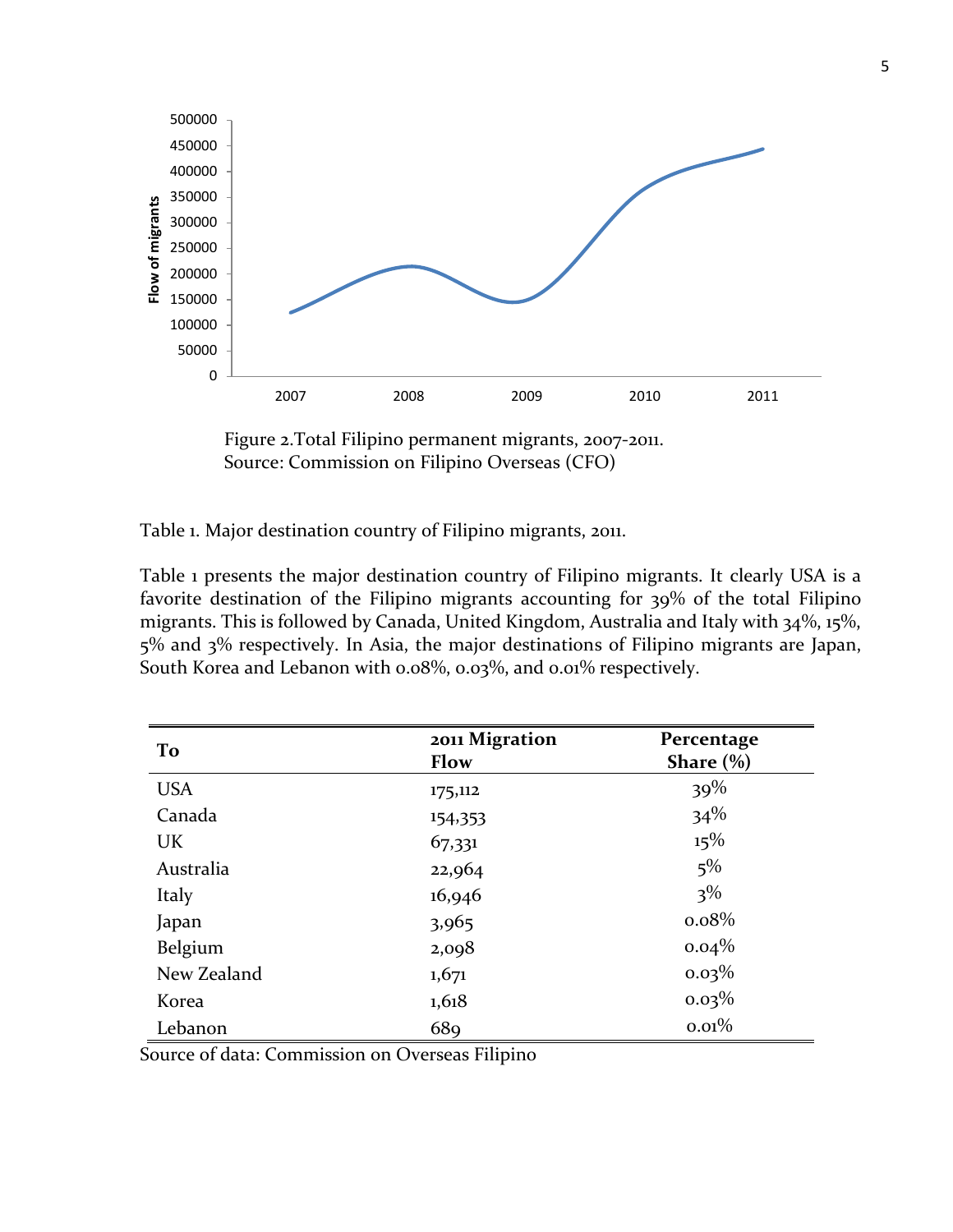### **Filipino Migrants and Distance of Destination**

Figure 3 shows the relationship between Filipino migration and distance. The size of the bubbles presents the volume of migrants, the larger the bubble the higher the number of migration. The distance is divided into 5 groups with 2,000 miles interval.



Figure 3.Market share of Filipino migration, 2011. Source: Commission on Filipino Overseas (CFO)

It revealed that majority (73.2%) of the Filipino migrants are concentrated from countries ranging from 8 to 10 thousand mile-distance from the Philippines. The 73.2% Filipino migrants located in the United States of America and Canada. The second largest market share of migration is in range 6 to 8 thousand miles from the Philippines. The 19.9% percent share of countries of destination are Norway, Denmark, Germany, Czech Republic, Slovenia, Italy, New Zealand, Belgium, Iceland, United Kingdom, France, Ireland and Portugal. This is not consistent with the concept of gravity model which implies the farther distance will cause a lower volume of migration there is.

The distance is used as a cost of travel but because of the characteristics of these countries which is stable and with a prominent economy than the Philippines, the migrants prefer to live in a stable country and the cost of travel can be compensated after living in the foreign country. On the distance range  $2$  to  $4$  thousand miles, only Australia had a high volume of migration with a percent share of 5%. South Korea and Japan are the nearest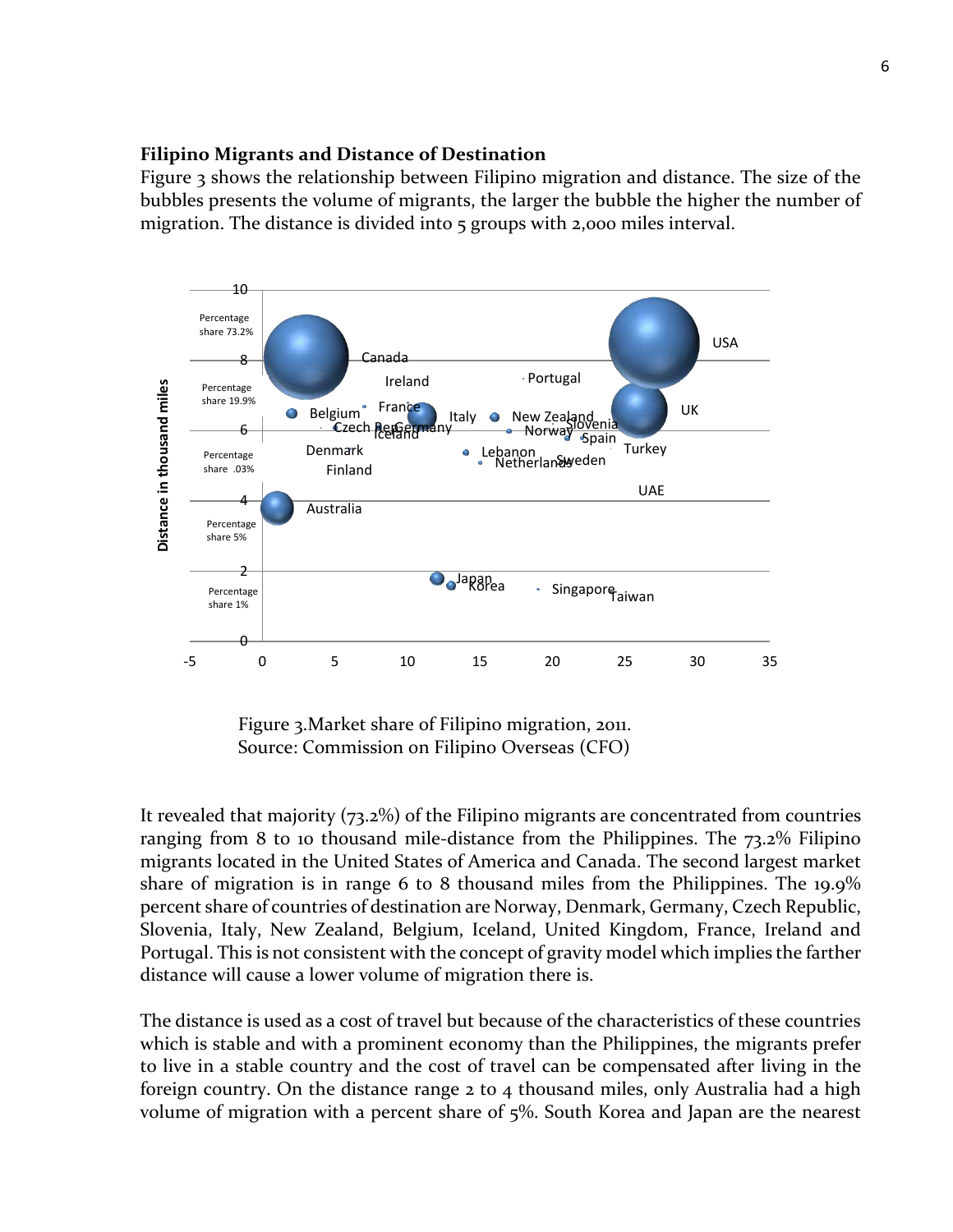country in which minimal flow of migration with a range of 2 below thousand miles distance from the Philippines with a market percent of 1% only in the year 2011.

# **Determinants of Pull Factors of Migration**

To formally identify the determinants of Filipino international migration, an empirical analysis was conducted. To identify the proper specification of the panel gravity model, several were conducted.

The Hausman test was used to identify the appropriate specification of the model between fixed or random effects. Result of the test failed to reject the null hypothesis of fixed effects vs. random effects, therefore, random effects model is preferred than fixed effects model.

The Breusch-Pagan Lagrange multiplier (LM) is test was used to decide between random effects regression and a simple OLS regression. Result of the test failed to reject the null hypothesis then we can conclude that random effect is not appropriate. There is no significant evidence of panel effect across countries, therefore, simple OLS regression is appropriate than random effects model in estimation of the migration model.

Table 2 shows the result of OLS regression on determinants of pull factors of migration. Results revealed that the flow of Filipino migration is not significantly affected by GDP per capita of the possible destination country.

Population has a significant and positive effect in flow of migration in which a magnitude of 1.21 change in every increase of 1 unit of dependent variable. The implications of population are consistent in the theories of Lewer and Berg (2008) that the larger the population of the destination country, the larger the labor market for immigrants.

Unemployment rate, exchange rate and cost of living measured by relative CPI and fiscal freedom are not significant pull factors of migration. The freedom from corruption of the destination country is positive and significant with a magnitude of 4.15. Furthermore, results indicated that the determinant religion in the destination country has no effect on migration decision of Filipinos. A dominantly English speaking country is much preferable of Filipino emigrants with a magnitude of 1.67. The supporting variable OECD has positive effect but not significant.

The measure of goodness of fit shows that 55.83% of the variability of the flow of migration using panel data can be explained by the regressors included in the model. Result of the F test shows the coefficients in the regressors of the model are all jointly zero, which means that the model of this study is significant in analyzing the pull factors of Filipino migration.

| Table 2. Old estimation results on pun factors anceting imgration. |             |                 |                |
|--------------------------------------------------------------------|-------------|-----------------|----------------|
| Variable                                                           | Estimated   | <b>Standard</b> | <b>P-Value</b> |
|                                                                    | Coefficient | Error           |                |

Table 2. OLS estimation results on pull factors affecting migration.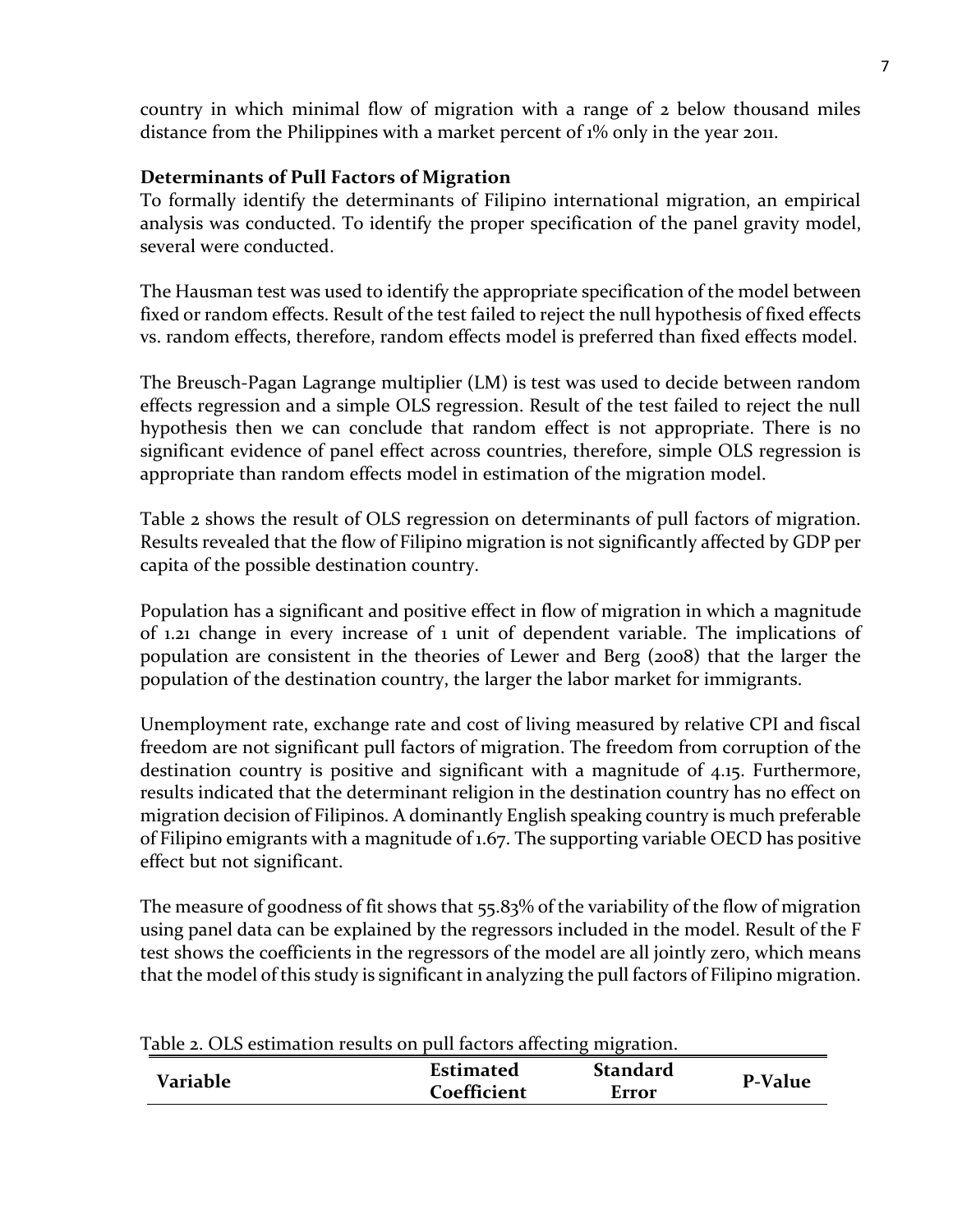| GDP per Capita              | $0.6194$ <sup>ns</sup>  | 0.4701   | 0.190  |
|-----------------------------|-------------------------|----------|--------|
| Population                  | $1.2133***$             | 0.1445   | 0.000  |
| <b>Distance</b>             | $-1.6589$ <sup>ns</sup> | 0.6589   | 0.294  |
| <b>Unemployment Rate</b>    | $0.1706$ <sup>ns</sup>  | 0.5115   | 0.739  |
| <b>Consumer Price Index</b> | $-0.0253$ <sup>ns</sup> | 0.0793   | 0.750  |
| Freedom from Corruption     | 4.1530***               | 1.1316   | 0.000  |
| Fiscal Freedom              | $0.3431$ <sup>ns</sup>  | 1.0397   | 0.742  |
| Cross Exchange Rate         | $0.1715$ <sup>ns</sup>  | 0.1216   | 0.161  |
| Religion 1                  | $0.5494$ <sup>ns</sup>  | 0.8094   | 0.499  |
| Religion 2                  | $0.5815$ <sup>ns</sup>  | 1.0427   | 0.578  |
| Language                    | $1.6776***$             | 0.5178   | 0.002  |
| <b>OECD</b>                 | $1.3409$ <sup>ns</sup>  | 1.0786   | 0.216  |
| constant                    | $-35.9166***$           | 10.1794  | 0.001  |
| $R^2$                       | 0.5583                  | Prob > F | 0.0000 |

\*, \*\*, and \*\*\*, indicates significance at 10%, 5%, and 1% level respectively. ns not significant

#### **Summary and Conclusion**

Volume of migration have been observed as continuously increasing over the years. In this paper, a panel gravity model for Filipino migrations was used to identify factors that influence migration. These factors include income, market size of the destination country and the distance between Philippines and country of destination. Other factors like cost of living in the destination measured using CPI and exchange rate were included. The effects of economic freedom and other supporting variables like religion, language and membership of the country of destination to OECD were also examined as possible factors.

Results show that the numbers of Filipino migrants are increasing. The major destinations are USA which accounts for 39% of the total Filipino migrants in year 2011. This is followed by Canada, UK, Australia and Italy which homes for 34%, 15%, 5% and 3% Filipino migrants, respectively.

Pagan Lagrange multiplier (LM). These tests were used to identify the appropriate techniques in the estimation of the model. It revealed that POLS is the appropriate technique. Results of the estimation revealed that GDP, unemployment rate, cost of living,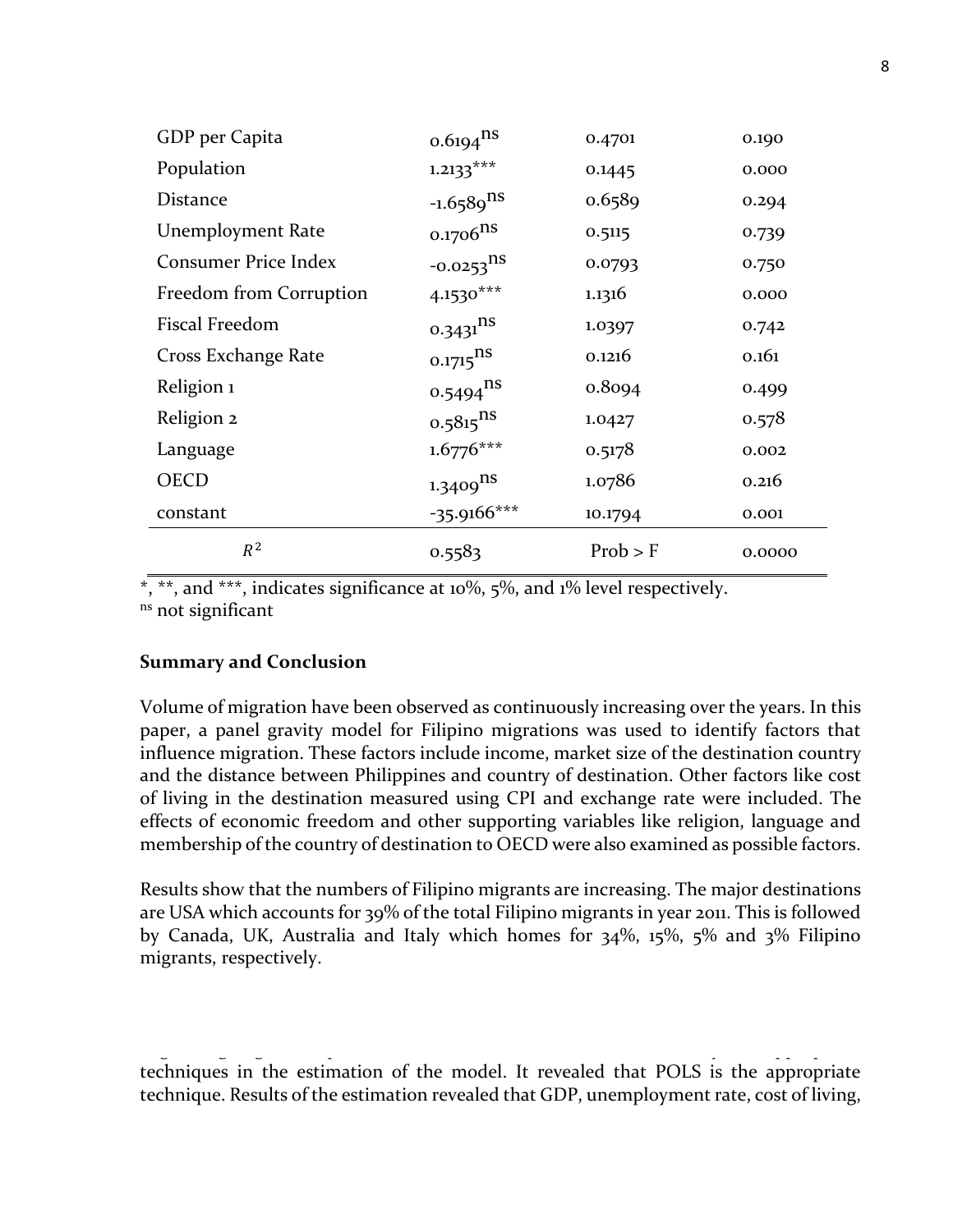religion, distance and OECD are not significant pull factor indicators of Filipino migration. Furthermore, it revealed that Filipino migration is significantly and positively affected by population in the destination country. It shows the higher expectancy of migrants to acquire jobs in the destination country. Result revealed that Filipino migrants preferred to migrate to a country which is fewer from corruption. Moreover, it revealed Filipino migrants preferred English language speaking country.

## **Recommendations**

Under the circumstances diversified strategies should be undertaken for sustainable development of emigration, the following are the recommendations after testing and analyzing the result of the study:

- In migration, country benefited from the remittances and unemployment rate is reduced. However, the economic disadvantage of this is the losses of the skilled workers were migrated to other countries due to high wages and salaries. Policies should be developed on enhancing sound labor market to prevent brain drain.
- Strengthening bilateral relations with the other countries to protect the safety and rights of the Filipino migrants;
- Profiling emigrants to capture a widen array of data on Filipino migrants.

#### **REFERENCES**

- **Aleshkovski, I. and Ionster, V,.**"System Analysis and Models of Integrated World System. - Vol. II – Mathematical Models of migration.
- **Anderson, J. (2011).** "The Gravity Model."Boston College and NBER.
- **Ang, S. (2006).** "Philippine International Migration: Causes and Consequences" (A Guest Lecture at the Dalhoustic University, Canada, 16 April 2008).
- **Asis, M. and Baggio, F. (2008).** "Moving Out, Back and Up: International Migration and Development Prospects in the Philippines."
- **Bobkova, B. (2012).** "Gravity Model Estimation using Panel Data is Logarithmic Transformation Advisable?" Master Thesis Charles University in Prague.
- **De Haas, H. (2008).** "Migration and Development, A Theoretical Perspective." International Migration Institute Working Papers paper 9.
- **Egger, P., Larch, M., and Staub, K. (2013).**"The Log of Gravity with Correlated Sectors: An Application to structural Estimation of Bilateral Goods and Services."
- **Europian Science Foundation, (2011).**"New Approaches, for Researching the Determinants of Migration Process: ESF Strategic Workshop on Migration Research."
- **Faustino, H. and Leitao, N. (2008).**"Using the Gravity Equation to Explain the Portuguese Immigration-trade Link."Working Papers.
- **Fedrmuc, J. (2008).** "Gravity Models in Integrated Panels."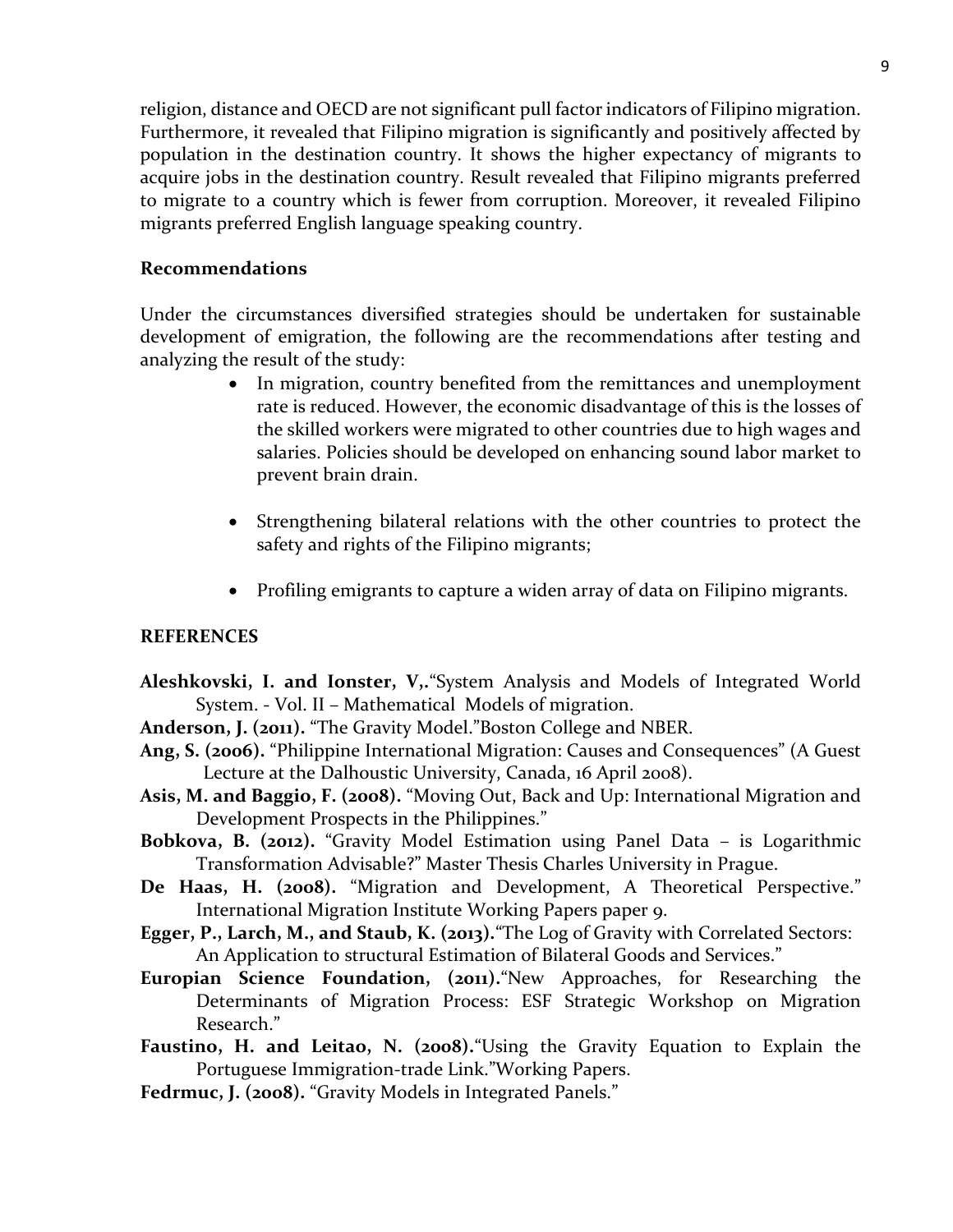- **Flowerdew, R. (1987).** "Fitting the Lognormal Gravity Model to Heteroskedastic Data."Ihio State University Press Geographical Analysis, vol. 14, no. 3.
- Hayes, A. and Cai, L. (2007). "Using Heteroskedasticity Consistent Standard Error Estimator in OLS Regression."An Introduction and Software Implementation.Behaviour Research Methods, 2007, 39(4), 709 – 722.
- **King, R. (2012).** "Theories and Typologies of Migration; An Overview and a Primer." Willy Brandt Series of Working Papers in International Migration and Ethnic Relations  $3/12.$
- **Kuhn, R. (2005).** "The Determinants of Family and Individual Migration: A Case Study of Rural Bangladesh." Working Paper of Research Program on Population Processes, Institute of Behavioral Science.
- **Lewer, J. and Vande Berg, H. (2008).**"A Gravity Model of Immigration."Management Faculty Publication. Paper 22.
- **Lekuze, E., Purser, M., Rodriguez, F., and Commins, M. (2009).**"Revisiting the Migration Development Nexus: A Gravity Model Approach."UNDP Research Paper 2009/44.
- **Luckanachai, N. and Rieger, M. (2013).** "Research Project; Making Migration a Development Factor: The Case of North and West Africa." Working Paper, A Review of International Migration Policies.
- **Luthria, M. (2009).**"The Importance of Migration to Small Fragile Economics." Human Development Research paper 2009/55.
- **Melkumian, A. (2006).** "A Gravity Model of Legal Migration into the United States.
- **Newton, I. (1687).** "*Law of Universal Gravitation."*
- **Opiniano, J. (2007).** "Statistics of Filipino's International Migration: Issues and Steps Towards Harmonizing the Data." 10<sup>th</sup> National Convention on Statistics (NCS).
- **Orbeta, A. and Abrigo, M.R. (2011).**"Managing International Migration: The Philippine Experience." Philippine Institute for Development Studies Discussion Paper Series no. 2011-33.
- **Parkins, N. (2010).** "Push and Pull Factors of Migration." Arpejournal.com/ ARPEvolume8number 2/PArkins.pdf
- **Scharpio, K. (2009).** "Migration and Eduucational Outcomes of Children.."UNDP Research Paper 2009/57.
- **Shaw, W. (2007).** "Migration in Africa: A Review of the Economic Literature on International Migration in 10 countries." Development Prospects Group. The World Bank Washington DC 20433.
- **Simpson, N. and Sparber, C. (2010).**"The Short and Long-Run Determinants of Unskilled Immigration into U.S. States."vity Modeling into Mainstream Economics?" Mater Thesis.

Sukanuntathum, A. (2012). "Robust Estimation of Gravity Models under Heteroskedasticity and Data Censoring." The 2012 International (Spring) Conference on Asia Pacific Business Innovation and Technology Management.

Todaro, M. (1980). "Internal Migration in Developing Countries."A survey, p.361-402.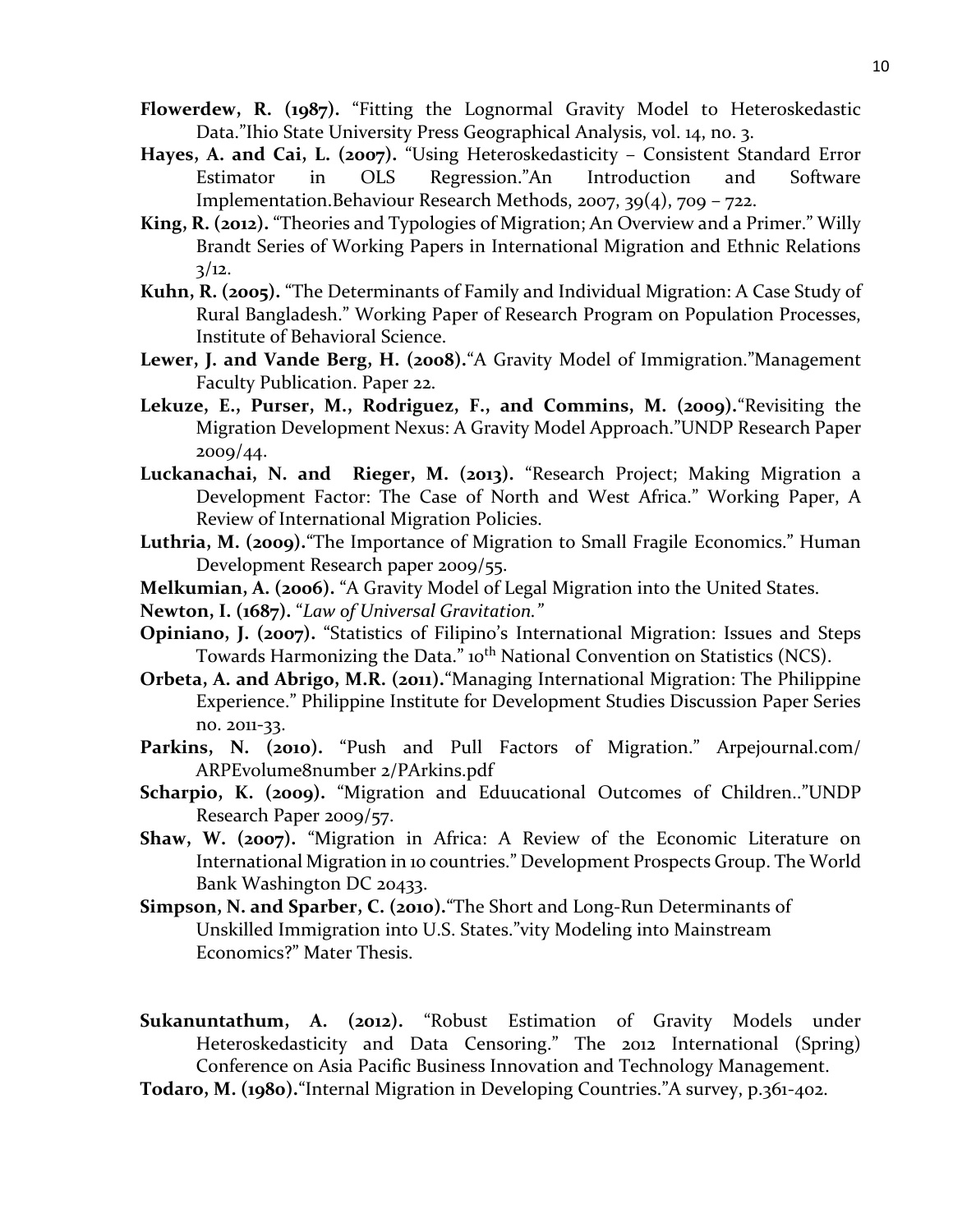- **Ullah, M.S. (2012).** "Determinants of International Labor Migration from Bangladesh: A gravity Model of Panel Data.
- **Yiadom, L.B., and Mckay, A. (2006).** "Migration Between Ghana's Rural and Urban Areas; The Impact on Migrants Welfare."

## **Online References**

[https://www.cfo.org](https://www.cfo.org/)  [https://www.tradingeconomics.com](https://www.tradingeconomics.com/)  [https://www.ilo.stat.org](https://www.ilo.stat.org/)  [https://www.indexmundi.com](https://www.indexmundi.com/)  [https://www.wikipedia.com](https://www.wikipedia.com/)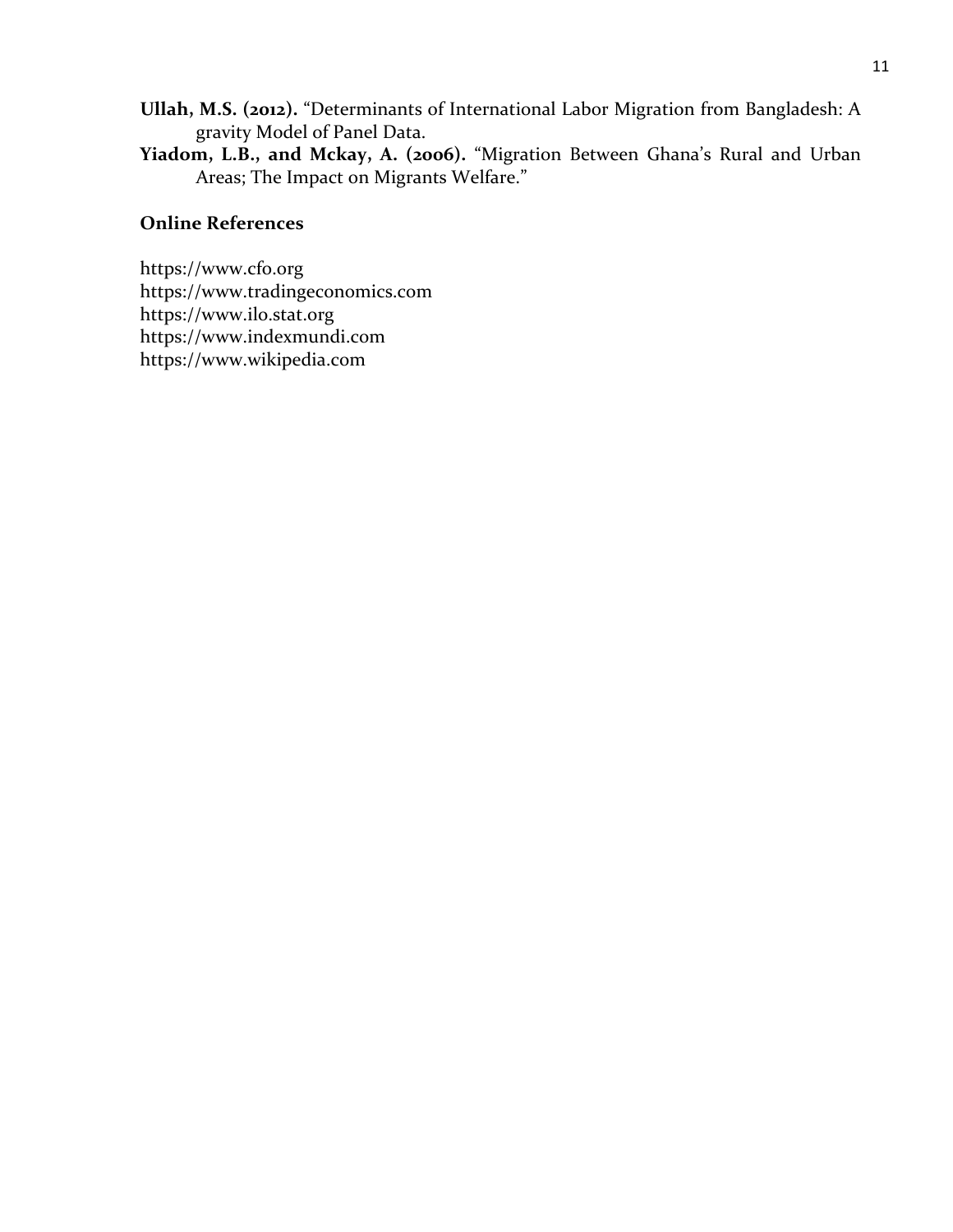Appendix A. Result of the Fixed Effects Model

 delta: 1 unit time variable:**obs, 1 to 27** panel variable**:cs (strongly balanced)** . xtset cs obs

. xtreg lnmigflow lngdp lnpop lndist lnunemp cpi lnffc lnff lnexc drel1 drel2 dlang doecd , fe

| Fixed-effects (within) regression     | Number of obs          | $=135$              |
|---------------------------------------|------------------------|---------------------|
| Group variablexs                      | Number of groups $=$   | - 5                 |
| $R-Sq$ : within $\triangleq$ .5622    | Obs per group: $min =$ | - 27                |
| between $\textbf{\textsterling}.0207$ | $avq =$                | 27.0                |
| overall <b>0.5579</b>                 | $max =$                | -27                 |
| $corr(u_i, xb) = 0.0170$              | F(12, 118)<br>Prob > F | 12.63<br>$= 0.0000$ |

| 1nmigflow                                                                                                                                   | Coef.                                                                                                                                                          | Std. Err.                                                                                                                                                |                                                                                                               | P> t <br>$\mathsf{t}$                                                                                             |                                                                                                                                                                                 | [95% Conf. Interval]                                                                                                                                     |
|---------------------------------------------------------------------------------------------------------------------------------------------|----------------------------------------------------------------------------------------------------------------------------------------------------------------|----------------------------------------------------------------------------------------------------------------------------------------------------------|---------------------------------------------------------------------------------------------------------------|-------------------------------------------------------------------------------------------------------------------|---------------------------------------------------------------------------------------------------------------------------------------------------------------------------------|----------------------------------------------------------------------------------------------------------------------------------------------------------|
| $\lfloor$ ngdp $\rfloor$<br>Inpopl<br>Indist<br>Inunempl<br>срі<br>Inffc<br>lnff<br>lnexcl<br>drel1<br>drel2<br>dlang<br>doecd <br>$\_cons$ | .5970068<br>1.213291<br>- 7838636<br>.3209295<br>$-.0226415$<br>4.308982<br>.3567893<br>.1834242<br>.609377<br>.7173023<br>1.677356<br>1.395986<br>$-36.00173$ | .4765091<br>.1476433<br>.6702696<br>.5612868<br>.0943115<br>1.159922<br>1.050001<br>.1239025<br>.8236786<br>1.078182<br>.5244925<br>1.093773<br>10.27918 | 1.25<br>8.22<br>$-1.17$<br>0.57<br>$-0.24$<br>3.71<br>0.34<br>1.48<br>0.74<br>0.67<br>3.20<br>1.28<br>$-3.50$ | 0.213<br>0.000<br>0.245<br>0.569<br>0.811<br>0.000<br>0.735<br>0.141<br>0.461<br>0.507<br>0.002<br>0.204<br>0.001 | $-.346611$<br>.9209172<br>$-2.11118$<br>-.7905712<br>$-.209404$<br>2.012021<br>$-1.722498$<br>$-.0619365$<br>$-1.021731$<br>$-1.417791$<br>.6387184<br>- 7699824<br>$-56.35731$ | 1.540624<br>1.505665<br>.5434528<br>1.43243<br>.164121<br>6.605942<br>2.436076<br>.428785<br>2.240485<br>2.852396<br>2.715994<br>3.561955<br>$-15.64615$ |
| sigma_u<br>sigma_e<br>rhol<br>F test that all $u_i=0$ :                                                                                     | .27334361<br>2.1200656<br>.01635156                                                                                                                            | (fraction of variance due to u_i)<br>$4F(118) =$                                                                                                         | 0.43                                                                                                          |                                                                                                                   |                                                                                                                                                                                 | Prob > $F = 0.7898$                                                                                                                                      |

. est store fixed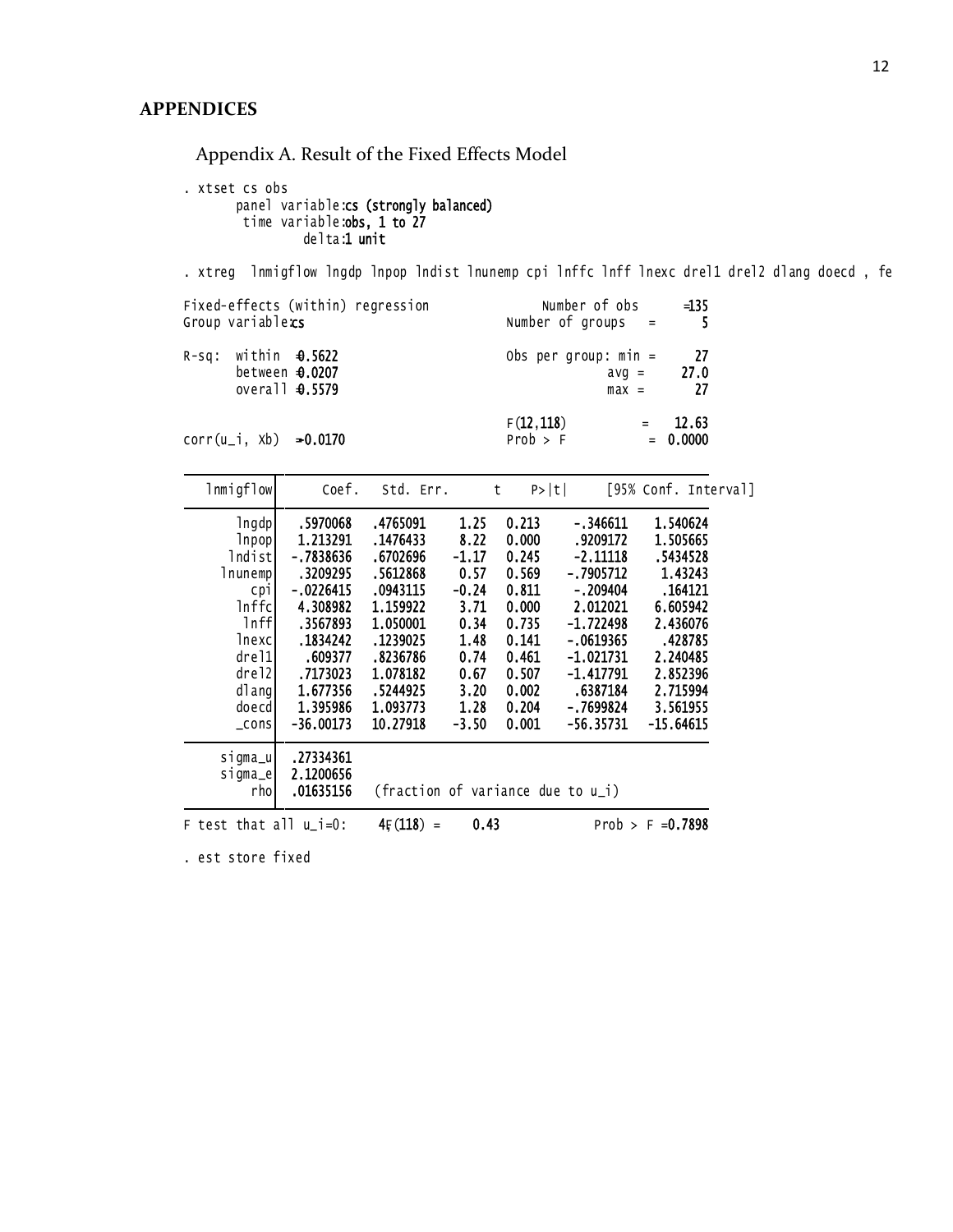# Appendix B. Result of the Random Effects Model

. xtreg lnmigflow lngdp lnpop lndist lnunemp cpi lnffc lnff lnexc drel1 drel2 dlang doecd , re

| Random-effects GLS regression<br>Group variablexs |                                                                      | Number of obs<br>$=135$<br>Number of groups $=$<br>$-5$          |  |                               |             |                    |                     |
|---------------------------------------------------|----------------------------------------------------------------------|------------------------------------------------------------------|--|-------------------------------|-------------|--------------------|---------------------|
|                                                   | $R-Sq$ : within $\theta$ .5619<br>between 0.0013<br>overall $0.5583$ |                                                                  |  | Obs per group: $min =$        |             | $avg =$<br>$max =$ | - 27<br>27.0<br>-27 |
|                                                   |                                                                      | Random effects u_i Gaussian<br>$corr(u_i, x)$ $\theta$ (assumed) |  | wald $\text{chi212}$ = 154.18 | Prob > chi2 |                    | 0.0000              |

| Inmigflow         | Coef.       | Std. Err.                         |         | P >  Z <br>Z |             | [95% Conf. Interval] |
|-------------------|-------------|-----------------------------------|---------|--------------|-------------|----------------------|
| 1ngdp             | .6194382    | .4701284                          | 1.32    | 0.188        | $-.3019964$ | 1.540873             |
| Inpop             | 1.213307    | .1445475                          | 8.39    | 0.000        | .9299993    | 1.496615             |
| Indist            | $-.6950545$ | .6589189                          | $-1.05$ | 0.291        | $-1.986512$ | .5964028             |
| Inunemp           | .170614     | .5115967                          | 0.33    | 0.739        | $-.8320972$ | 1.173325             |
| срі               | $-.025312$  | .0793014                          | $-0.32$ | 0.750        | $-1807399$  | .1301159             |
| Inffc             | 4.153013    | 1.131633                          | 3.67    | 0.000        | 1.935054    | 6.370972             |
| lnff              | .3431145    | 1.039725                          | 0.33    | 0.741        | $-1.694709$ | 2.380938             |
| <b>lnexcl</b>     | .1715662    | .1216103                          | 1.41    | 0.158        | $-.0667856$ | .409918              |
| dre <sub>11</sub> | .5494293    | .80943                            | 0.68    | 0.497        | $-1.037024$ | 2.135883             |
| drel2             | .5815593    | 1.042781                          | 0.56    | 0.577        | $-1.462255$ | 2.625373             |
| dlang             | 1.677643    | .5178829                          | 3.24    | 0.001        | .6626117    | 2.692675             |
| doecd             | 1.340954    | 1.078618                          | 1.24    | 0.214        | $-0.773099$ | 3.455007             |
| $\lfloor$ CONS    | $-35.91661$ | 10.17944                          | $-3.53$ | 0.000        | $-55.86795$ | $-15.96527$          |
| sigma_u           | 0           |                                   |         |              |             |                      |
| sigma_e           | 2.1200656   |                                   |         |              |             |                      |
| rho               | 0           | (fraction of variance due to u_i) |         |              |             |                      |

. est store random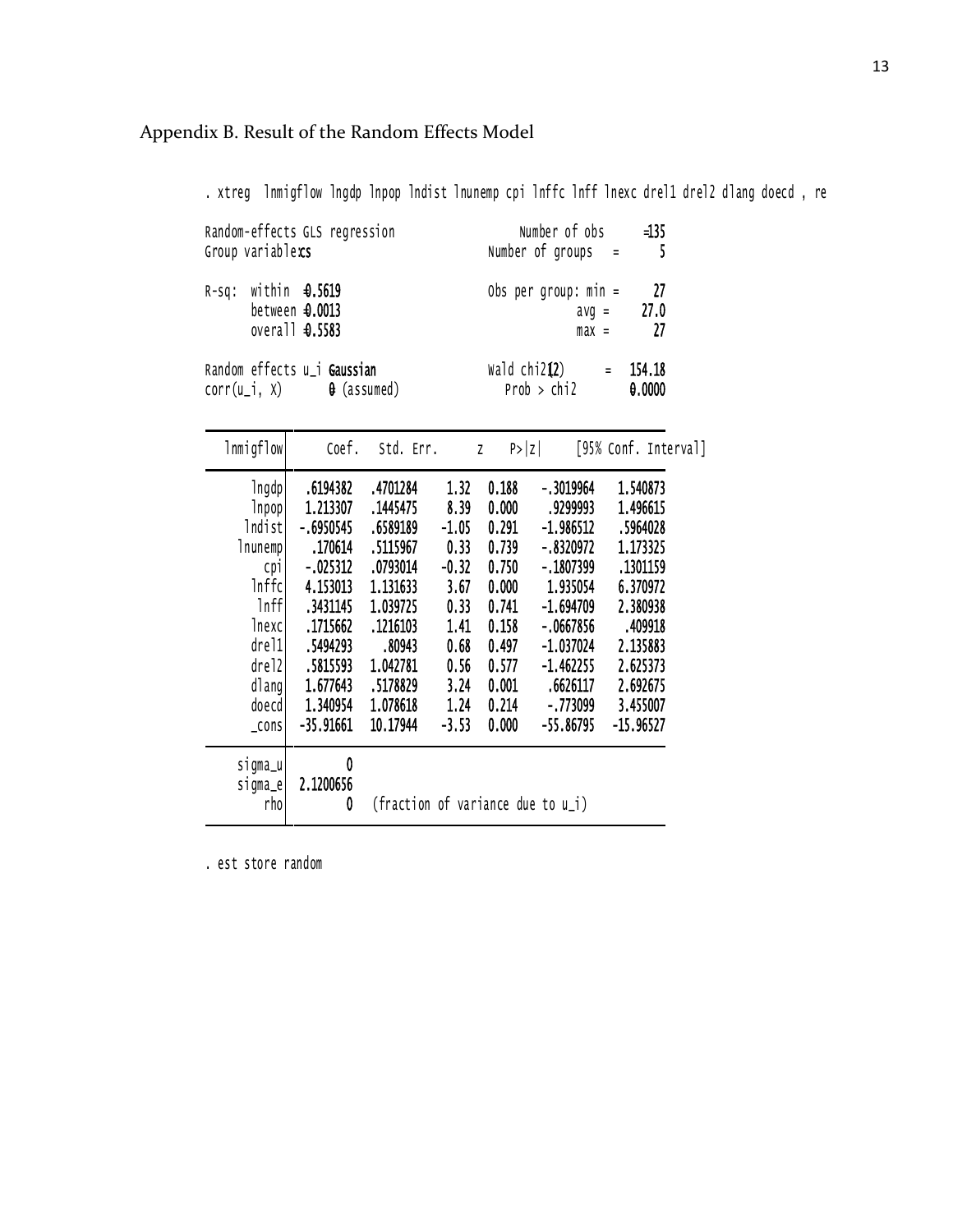## Appendix C. Hausman and Breusch-Pagan Lagrange Multiplier

. hausman fixed random

|                |             | Coefficients |             |                       |
|----------------|-------------|--------------|-------------|-----------------------|
|                | (b)         | (B)          | $(b-B)$     | $sqrt(diag(V_b-V_B))$ |
|                | fixed       | random       | Difference  | S.E.                  |
| 1ngdp          | .5970068    | .6194382     | $-.0224315$ | .0777191              |
| lnpop          | 1.213291    | 1.213307     | $-.000016$  | .0300763              |
| lndist         | -.7838636   | $-.6950545$  | $-.0888091$ | .1228303              |
| lnunemp        | .3209295    | .170614      | .1503155    | .2308932              |
| C <sub>p</sub> | $-.0226415$ | $-.025312$   | .0026705    | .0510485              |
| lnffc          | 4.308982    | 4.153013     | .1559687    | .2546094              |
| 1nff           | .3567893    | .3431145     | .0136749    | .146539               |
| lnexc          | .1834242    | .1715662     | .011858     | .0237229              |
| drel1          | .609377     | .5494293     | .0599477    | .1525434              |
| drel2          | .7173023    | .5815593     | .1357431    | .2740128              |
| dlang          | 1.677356    | 1.677643     | $-.0002872$ | .083004               |
| doecd          | 1.395986    | 1.340954     | .0550324    | .1814453              |

 B = inconsistent under Ha, efficient under Ho; obtained from xtreg b = consistent under Ho and Ha; obtained from xtreg

Test: Ho: difference in coefficients not systematic

 $Prob > chi2 = 1.0000$  = 0.85 chi22) =  $(b - B)'$ [(V\_b-V\_B)^(-1)](b-B)

. xttest0

Breusch and Pagan Lagrangian multiplier test for random effects

 $lmmigflow[cs,t] = Xb + u[cs] + e[cs,t]$ 

Estimated results:

| Estimated results:  | Var                  | $sd = sqrt(Var)$     |  |
|---------------------|----------------------|----------------------|--|
| lnmigflow<br>е<br>u | 9.089413<br>4.494678 | 3.014865<br>2.120066 |  |
| Test: $Var(u) = 0$  |                      |                      |  |

Prob >  $chi2 = 0.3070$  $chi2(1) = 1.04$